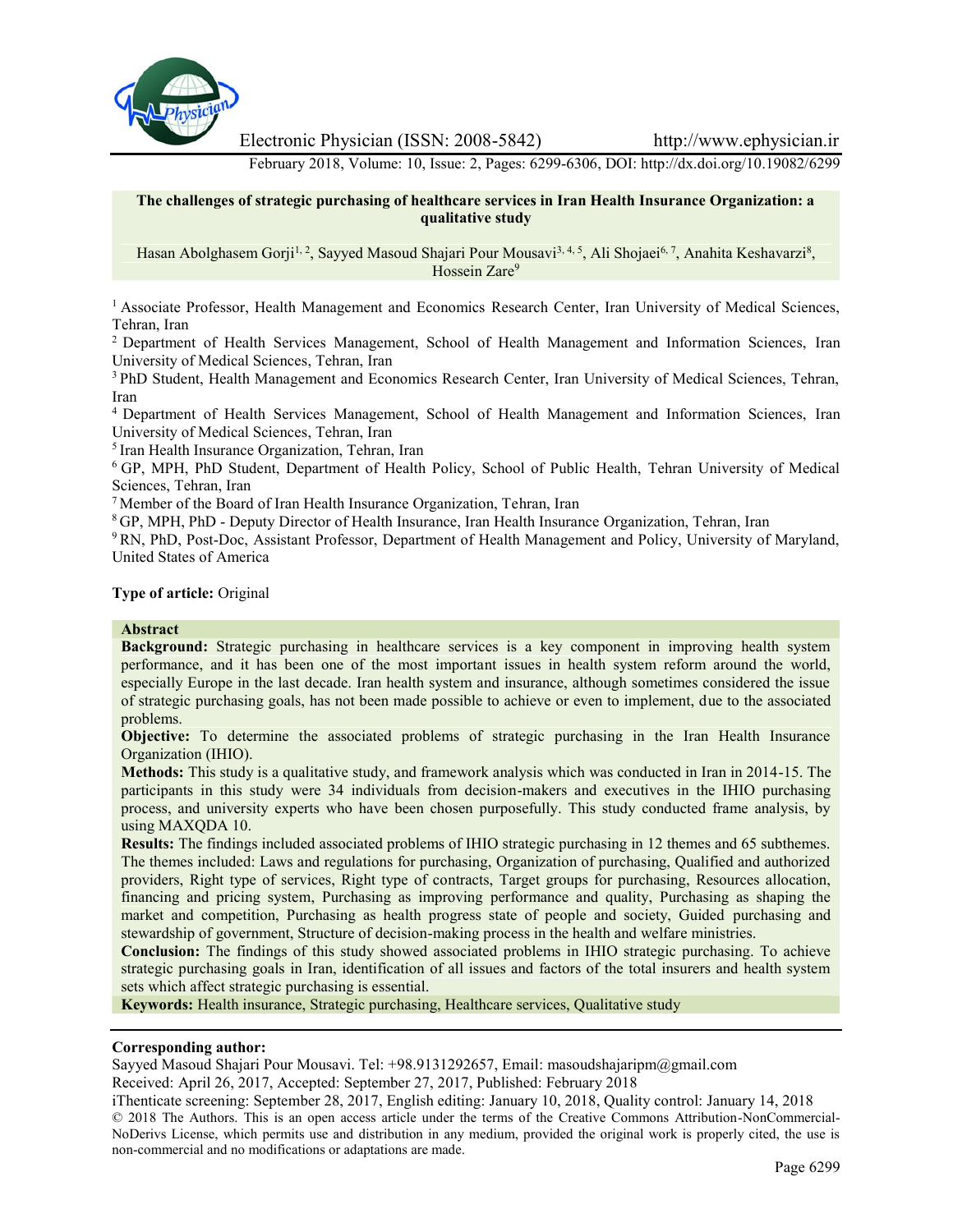## **1. Introduction**

Strategic Purchasing is an important component in the healthcare financing system (1), and plays as a facilitator role in Universal Health Coverage (UHC) (2-4). Purchasing is a core function of healthcare financing (5) – the process by which funds are paid to healthcare providers to deliver services (3). Purchasing can promote quality, efficiency, equity and responsiveness in health service provision if designed and undertaken strategically (6-11), and, in doing so, facilitate progress towards UHC (2-4). Strategic purchasing is a key component to improving health system performance (3, 4, 12). Recent evidence suggests that, strategic purchasing and the separation of purchaser and provider functions has been one of the goals in recent health care reforms in the world for improving the quality of services and to create competition between providers (2-6, 12-28). Purchasing process and subsequent competition and financial incentive structure built into the contractual relationship can lead to improvements in the provision of service delivery such as cost containment, organizational efficiency and flexibility, and improved quality and accountability of services to patient needs  $(4, 27)$ . Therefore, due to the benefits of strategic purchasing as well as the recommendations of the World Health Organization (WHO), the health care system of the various countries are trying to move from inactive to strategic purchasing (29). Traditionally, the purchasing of healthcare services has been inactive in Iran for a long time. (30). Therefore, one of the greatest challenges has been the associated problems of strategic purchasing in Iran. Some studies have shown the importance and necessity of strategic purchasing in Iran (30-39). In a study conducted by Hasanzadeh and supported by the WHO in Iran in 2007, the main theoretical elements of strategic purchasing were studied in outpatient services. In this study, the theory of health services strategic purchasing is studied along with which service should be purchased? For whom? From who? At what price, and how? (30) In another study, conducted by Bastani and Vatankhah, in Iran Medical University, 2013, a contingency model of strategic purchasing for pharmaceutical systems was designed, and proposed as a model which is used for strategic purchasing in the Iran pharmaceutical system (36). Nevertheless, in none of the related studies, have the challenges and associated problems of strategic purchasing in Iran Health Insurance Organization been addressed (IHIO). In the healthcare reform of the Islamic Republic of Iran, 2014, the strategic purchasing center was established at the IHIO, but the strategic purchasing of services was not possible because of barriers and associated problems. With the implementation of the healthcare reform plan in the second month of that year in Iran, which developed UHC goals and eight programs mainly focused on patient financial protection and access (31), it was expected that strategic purchases would help UHC strategy in order to provide more access to healthcare services, but provincial health departments of the IHIO have continued the same inactive purchasing process. This study examines the problems encountered in the strategic purchasing process in Iran. The purpose of this study was to identify the problems and barriers which prevented the implementation of strategic purchases in IHIO.

## **2. Material and Methods**

The present study is a qualitative study and a content analysis, which was conducted in 2014-15. The participants in this study, were 34 people whom were chosen purposefully, and presented in Table 1. The inclusion criteria for chosen samples included: experience and knowledge in the related field, the right to decide on the purchase of services (for the staff executives of IHIO only), membership in groups or committees associated with the strategic purchasing (for the staff of IHIO only), having paper or related disseminations about the importance of healthcare strategic purchasing in Iran (for the elites of Iran medical university only), policy-makers in the field of strategic purchasing in IHIO, strategic purchasing planners and implementers in strategic purchasing process in IHIO. The exclusion criteria included those individuals who did not have sufficient information about the subject or did not wish to be interviewed. The coordination for interviews was initially carried out on the phone, and sample interviews were conducted in their places of work for the sake of comfort. The samples were selected in cascade form and different levels of the administrators, decision-makers, and policy makers who were effective in strategic purchasing process in IHIO. Sampling continued up to data saturation. Accordingly, 34 semi structured interviews, through face to face and 16 complementary interviews by telephone, were conducted in the final month of 2014 and the first three months of 2015. All interviews were recorded and then transcribed. The time for each interview was 30 to 90 minutes. All interviews were conducted by three researchers. To confirm validity of interviews, the interviews were conducted according to guidance, experiences and assistance of the supervisor and advisor of the project. To enhance reliability, findings were returned to some of the participants, and the comments were adopted. In this study, a framework and content analysis method were used. Data analysis process for identifying main themes included: data extracting and transcribing, coding, recording reflective and marginal signs, summarizing, and developing suggestions. The framework analysis which was used for health policy and this study consisted of 5 steps: Familiarization, Identifying Thematic Framework, Indexing, Charting and Mapping, and Interpretation (40). The first step in this process was, typing and saving the transcription of interviews after conduction. In the second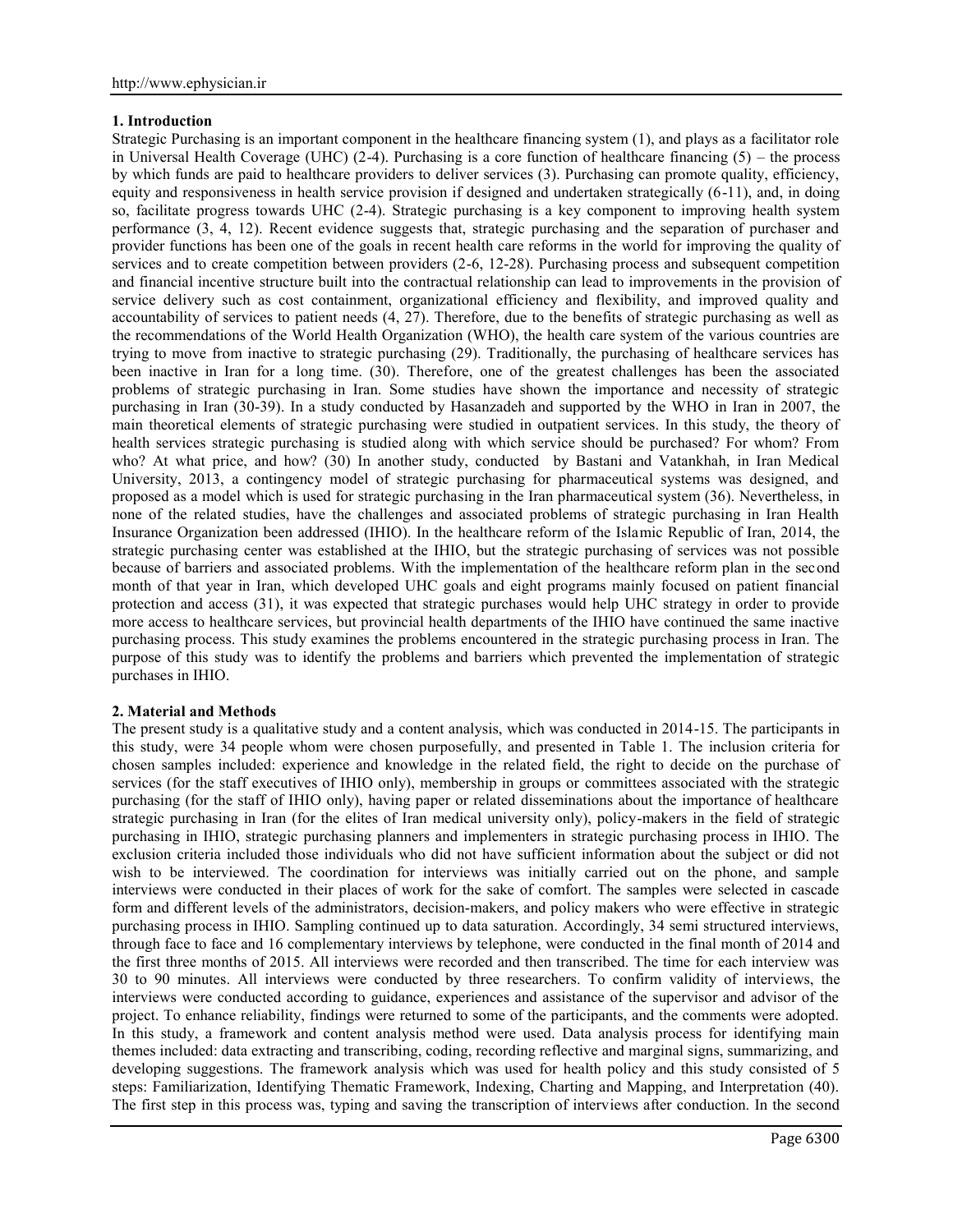step, Identifying Thematic Framework, the interview texts were examined and reviewed several times so that the researchers dominated the data. Then, the data were divided into thematic units which were related to the main theme. At next step, thematic units were reviewed, and coded relatively, so that in each of the interviews, subthemes were separated and then merged into each other and reduced. At the final step, the main themes were identified. All analyses were carried out using MAXQDA, version 10. Ethical considerations were acknowledged during interviews in collection data, which included participants' satisfaction in recoding and then transcribing the interviews.

|   | Target group                              | Organizational level                   | Sample size    | Description- |
|---|-------------------------------------------|----------------------------------------|----------------|--------------|
|   |                                           |                                        |                | Cascade form |
|   | General directors of the IHIO agencies    | In the National scale, and selected at | 4              |              |
|   |                                           | provincial level                       |                |              |
| 2 | Deputy and chief executive officer of     | In province level                      | $\mathfrak{D}$ |              |
|   | general department of health insurance    |                                        |                |              |
| 3 | Medical records accounting                | The staff level of the IHIO, Tehran    | 15             |              |
|   | Supervision and evaluation                | The staff level of the IHIO, Tehran    | 4              |              |
| 5 | Financial management                      | The staff level of the IHIO, Tehran    | $\overline{2}$ |              |
| 6 | Managers of quality services              | The staff level of the IHIO, Tehran    | 2              |              |
|   | General director                          | The staff level of the IHIO, Tehran    |                |              |
| 8 | Board of directors                        | The staff level the IHIO, Tehran       |                |              |
| 9 | Department of health economics, school of | Iran Medical University, Tehran        | 3              |              |
|   | management and medical information        |                                        |                |              |
|   | Total                                     |                                        | 34             |              |

# **3. Results**

The themes and subthemes identified in the responses are presented in Table 2. The findings of this study included 12 basic themes, and 65 subthemes on the strategic purchasing problems in IHIO.

|                | <b>Theme</b>                                            | <b>Subtheme</b>                                                                                                                                                                                                                                                                                                                                                                                                                                                                                                                                                                                                                       |  |
|----------------|---------------------------------------------------------|---------------------------------------------------------------------------------------------------------------------------------------------------------------------------------------------------------------------------------------------------------------------------------------------------------------------------------------------------------------------------------------------------------------------------------------------------------------------------------------------------------------------------------------------------------------------------------------------------------------------------------------|--|
|                | Laws and regulations                                    | - Article 29 of the Constitution of the Islamic Republic of Iran-The law of public health                                                                                                                                                                                                                                                                                                                                                                                                                                                                                                                                             |  |
|                | referred to strategic<br>purchasing                     | insurance (1994)- 5 <sup>th</sup> and 6 <sup>th</sup> Five-Year National Development Plan and Health Insurance<br>- Instructions on the law of physicians and allied health professions services in 1996<br>approved by the Islamic Parliament - Lack of law, regulation and instruction or rule based                                                                                                                                                                                                                                                                                                                                |  |
| $\mathfrak{D}$ | Organization of the<br>strategic purchasing<br>function | on IHIO functions for strategic purchasing<br>- Lack of provider and purchaser split (PPS) in several functions of the welfare and health<br>ministries- Lack of written mission in the IHIO, for strategic purchasing- Lack of<br>standard structure, and functions for IHIO related to strategic purchasing-Lack of<br>reasonable structure, process and outcome for strategic purchasing in public and private<br>sectors- Lack of strategic planning for strategic purchasing- Lack of vertical and<br>horizontal cooperation for strategic purchasing- Lack of private and public-sector<br>cooperation for strategic purchasing |  |
| 3              | Qualified and<br>authorized providers                   | - Lack of suitable methods and control processes, e.g. evaluation, validation, and<br>accreditation for providers' services- Lack of standard structure, process, and outcome in<br>services providing-Lack of training, retraining, and training applications for services<br>providers-Variability in quantity and quality of provided services due to not being based<br>on proper and approved clinical protocols and guidelines- Lack of needs assessment and<br>priority setting for services providers                                                                                                                         |  |
| $\overline{4}$ | Right type of services                                  | - Lack of appropriate and approved clinical protocols, guidelines, procedures, and policies<br>for services that will be purchased, it leads to a reduction in service quality levels and<br>then rising costs-Ignoring indicators of quality, efficiency, effectiveness, and safety for<br>services - Failure to use appropriate and approved standard of the structure, process, and<br>outcome in providing services- Lack of consisting 3 dimensions of coverage (group,<br>services and cost) for vulnerable groups- Lack of accessibility, affordability, availability,                                                         |  |

**Table 2.** Strategic purchasing problems in IHIO, 2015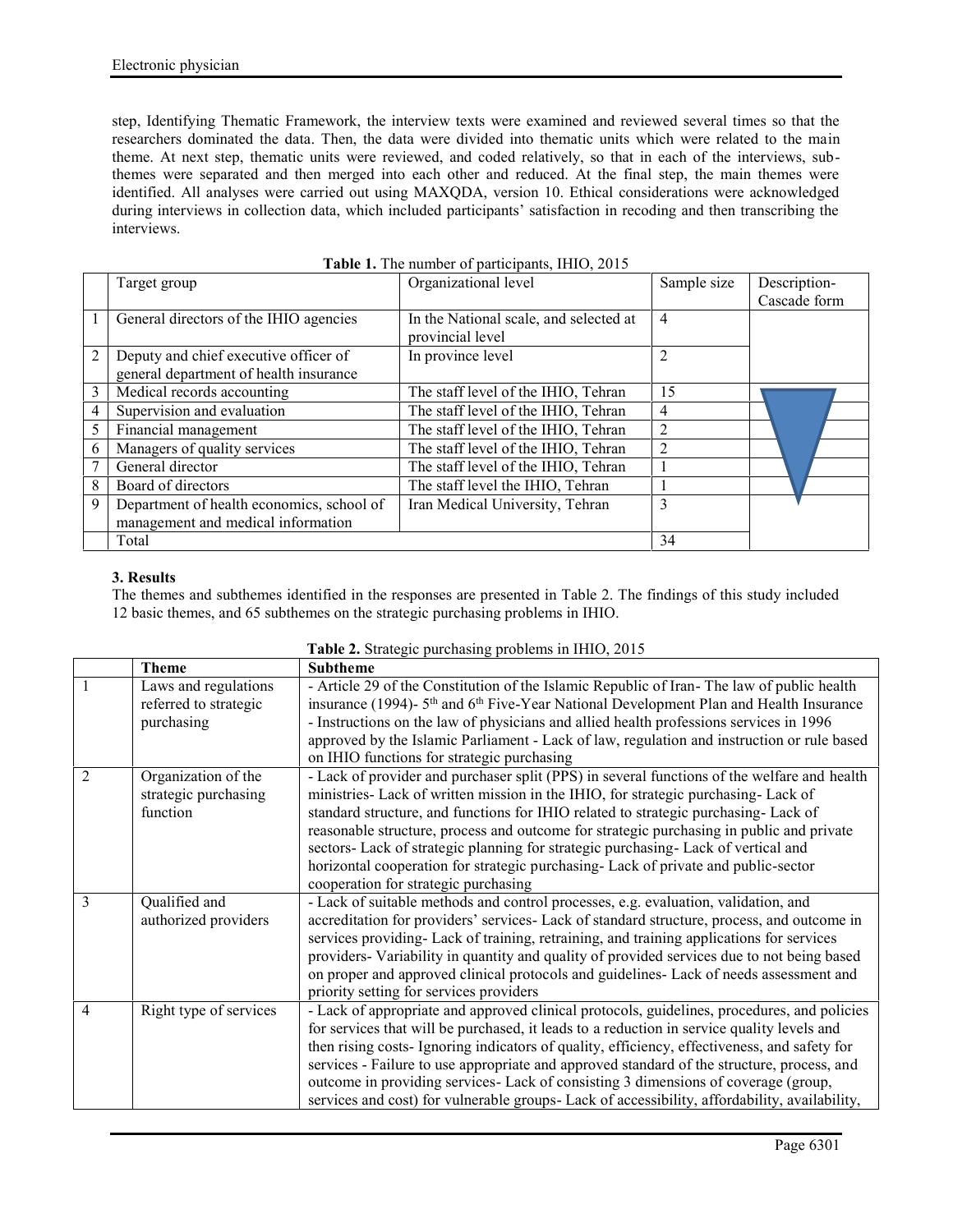|    |                                                                                     | and comprehensiveness of services                                                                                                                                                                                                                                                                                                                                                                                                                                                                                                                                                                                                                                      |  |
|----|-------------------------------------------------------------------------------------|------------------------------------------------------------------------------------------------------------------------------------------------------------------------------------------------------------------------------------------------------------------------------------------------------------------------------------------------------------------------------------------------------------------------------------------------------------------------------------------------------------------------------------------------------------------------------------------------------------------------------------------------------------------------|--|
| 5  | Right type of contracts                                                             | - Not paying attention to the structure of market components and dominations in the<br>contracts- Lack of suitable incentive in the purchase- Lack of appropriate mechanisms in<br>payments and purchases                                                                                                                                                                                                                                                                                                                                                                                                                                                              |  |
| 6  | Target groups for<br>purchasing                                                     | - Lack of identification of vulnerable groups for purchasing-Overlapping in groups<br>coverage by related health insurance organizations- Absent sustainable universal health<br>coverage in related health insurance organizations                                                                                                                                                                                                                                                                                                                                                                                                                                    |  |
| 7  | Resources allocation,<br>financing, and pricing<br>system                           | - Lack of enough financial resources to strategic purchasing accordance with volume and<br>variations of UHC in IHIO- Lack of sufficient transparency in financial resources- Lack<br>of tariff and pricing system to determine the price of services- Lack of appropriate and<br>sustainable financing system and risk assessment- Lack of attention to efficiency and<br>effectiveness in financing                                                                                                                                                                                                                                                                  |  |
| 8  | Purchasing, as<br>improving performance<br>and quality                              | - Improve the health status level of the community and especially the primary health care-<br>Increasing commitment and accountability- Improve equity and accessibility to services-<br>Improve technical and allocative efficiency, and economy in the scale- Improve the level<br>of quality, performance and effectiveness indicators of services- Empowering citizenship                                                                                                                                                                                                                                                                                          |  |
| 9  | Purchasing, as shaping<br>the market and<br>competition                             | - The number and volume of the purchasers- The degree of patient choice of purchaser-<br>The degree of patient care which directly developed policy of purchaser- The degree of<br>choices involved in purchasing contracts that patients agree with-The degree of control of<br>clinical services, used by the patients, which is included in the purchasing contracts-<br>Content of services which may be variables- The terms and conditions placed in contracts<br>by purchaser and refer to how to compete with providers- Lack of competition between<br>healthcare providers as a consequent of provider and purchaser split (PPS)                             |  |
| 10 | Purchasing as health<br>progress state of people<br>and society                     | - Assessment of needs, demands and responsibilities- Specify the cycle: Need assessment,<br>Determining of the care, Purchasing the care, Monitoring the outcome- Determining the<br>details of the health state problems of society- Determining the prevalence and incidence<br>for each disease- Determining the available and needed services for the community-<br>Determining the effectiveness and/or the cost-effectiveness for services delivered to the<br>community in health state related subjects- Designing appropriate health care models for<br>the community-Determining the goals, objectives, and outcome in the health status of the<br>community |  |
| 11 | Guided purchasing and<br>stewardship of<br>government                               | - Directing the purchase by organizing - Directing the purchase by financing - Directing<br>the purchase through the appropriate payment system- Guiding the purchase through the<br>proper laws and regulations- Guiding the purchase through shaping customer behavior-<br>Stewardship as accountability and responsiveness- Stewardship and the level of<br>government participation (public, semi-public and private)                                                                                                                                                                                                                                              |  |
| 12 | Structure of decision-<br>making process in the<br>health and welfare<br>ministries | - Economic barriers- Political obstacles- Social and cultural barriers                                                                                                                                                                                                                                                                                                                                                                                                                                                                                                                                                                                                 |  |

# *3.1. Laws and regulations referred to strategic purchasing*

In this regard, participants pointed out factors such as those shown in Table 2. Participants declared that "By referring to the law, Article 29 of the Constitution states that all Iranians not in health insurance coverage (4 funds), must be insured by IHIO, therefore strategic purchasing consisted of them and not all Iranians, and does not included other health insurance such as the social security organization." (Interview no. 3). "Another issue is that of the law of public health insurance (1994), by this law, only medical services purchasing is mandatory and other health services such as preventive services are not necessary for coverage by the government from 1994 to 2013. Therefore, this issue is difficult for decision making for strategic purchasing in health services comprehensiveness" Another factor which participants stated, was "article 38 of the 5<sup>th</sup> and 6<sup>th</sup> Five-Year National Development Plan and Health Insurance, which implies IHIO should complete universal health coverage for the population, reducing the share of public health costs to 30%. It included covering a population of nearly ten to fifteen million people, who have no insurance. Following the mission of the IHIO, this organization must cover people, who have no health insurance with wide variations by using strategic purchasing as a tool. By referring to the plan, strategic purchasing has become the policy of IHIO for the last three years. Therefore, the volume and and variations of coverage people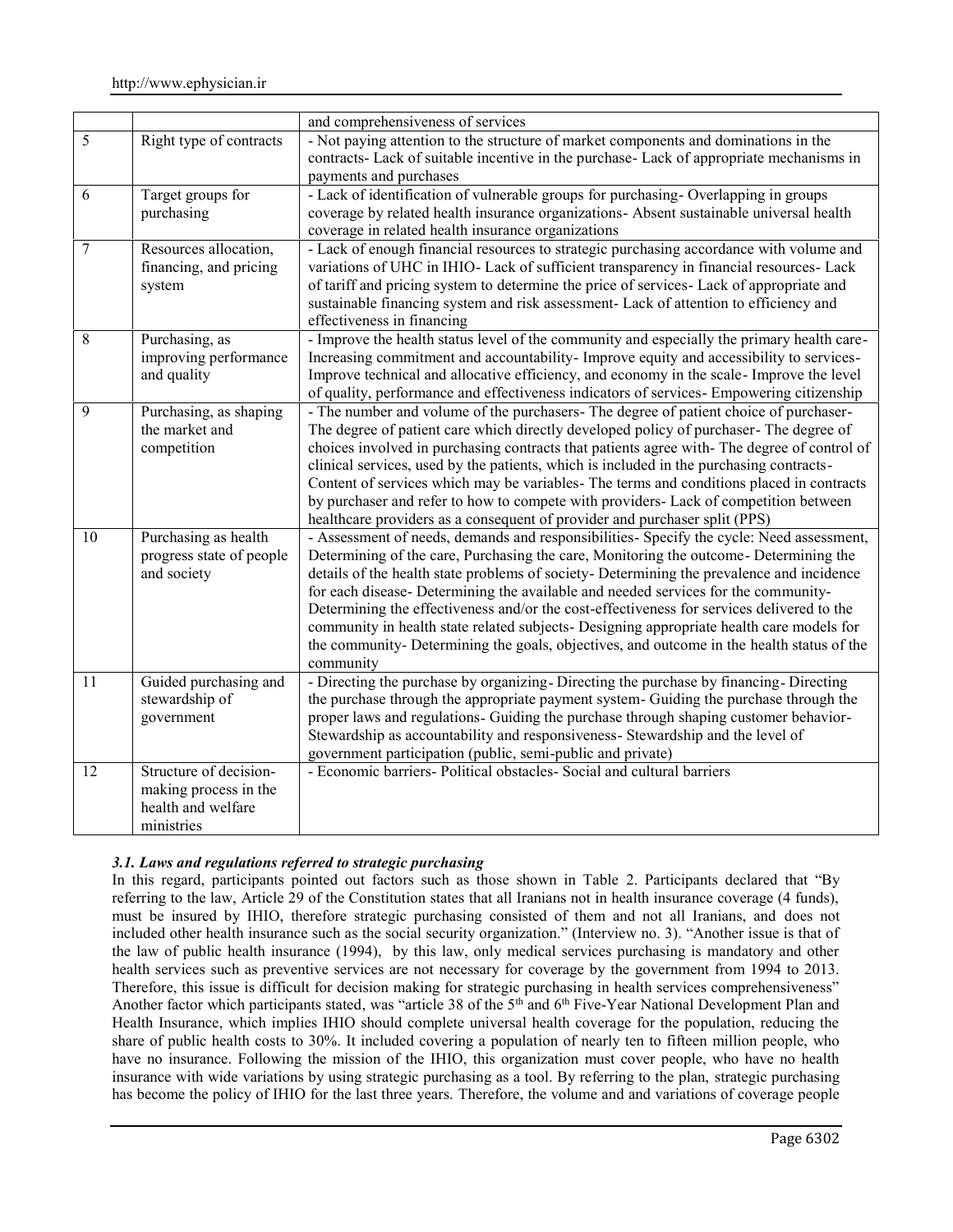can lead to difficulties in the strategic purchasing process" (Interview no. 11) "By referring to this law, instructions on the law of physicians and allied health professions services, approved by the Islamic Parliament (1996), all the medical professions who have a medical office must have a contract with IHIO, compulsorily. Therefore, this issue is quite difficult for decision making on strategic purchasing in the services selections as regards to quality." (Interview no. 25)

## *3.2. Organization Of the strategic purchasing functions*

In this regard, participants declared that" In current state, health insurers, due to the lack of proper structure and strategic planning, have no mission, vision or responsibility and possibility in the arrangements for strategic purchasing. In addition, at the missions of ministries of health and welfare, there are no related items for strategic purchases in a coherent set." (Interview no. 10)

## *3.3. Qualified and authorized providers*

Participants presented competency and eligibility of the healthcare provider affecting strategic purchasing in the form of the following issues. "Healthcare standards in the Iran health system are not defined annually by scientific associations or by the Ministry of Health, and have not been revised over time." (Interview no. 16) "For the most part, inappropriate diagnosis and treatment tools, inadequate physical space usually in the physician's office, or inappropriate medical equipment, or low-skilled manpower are because of non-compliance with the standard and/or appropriate clinical protocols." (Interview no. 19)

## *3.4. Right type of services*

Participants proposed issues affecting strategic purchasing such as: "Lack of accessibility, affordability, availability, and comprehensiveness of services" and "ignoring indicators of quality, efficiency, effectiveness, and safety for services." (Interview no. 18) Other issues were showed in Table 2.

## *3.5. Right type of contracts*

In this regard, participants pointed out issues such as those shown in Table 2.

## *3.6. Target groups for purchasing*

Related items were presented in Table 2.

## *3.7. Resources allocation, financing, and pricing system*

In this regard, participants declared the following issues:" Lack of enough financial resources to strategic purchasing accordance with volume and variations of UHC in IHIO, lack of sufficient transparency in financial resources, lack of tariff and pricing system to determine the price of services". (Interview no. 20).

The rest of the issues and other factors were presented in Table 2.

## **4. Discussion**

An initial objective of the project was to identify the associated problems of strategic purchasing in IHIO. The most interesting findings of the strategic purchasing problems in IHIO included 12 themes and subsequently, 65 related subthemes which have prevented the achievement of strategic purchasing goals in Iran in 2016. Although the known problems were not with the same importance, the majority of the problems could be solved -which this study has shown them- such as: the lack of law and regulations on strategic purchasing, provider-purchaser spilt for purchasing system improvement as well as internal and external factors affecting the purchasing system. Considering that strategic purchasing plays a vital and facilitating role in UHC (4), and since one of the goals of the IHIO was the UHC, this organization can cover uninsured people more conveniently by solving the problems of strategic purchasing. As it was mentioned here, the recent reforms of health care systems in the world, have led to numerous changes in the organizational structure of the health system and consequently, the purchasing as a system (3, 6, 12-14). However, it is necessary to identify and then solve problems in health strategic purchasing as a core function of financing to improve health care system performance. The findings of this study seem to be consistent with other research which found strategic purchasing problems in healthcare. For example, Raeissi et al. (2013) indicated influential factors on strategic purchasing of healthcare services in the Iranian Social Security Organization (ISSO). The factors such as: purchasing priority, allocating resources, payment mechanism, organization structure, price, contract, providers, service utilizers, and purchasing strategy were effective in strategic purchasing of healthcare services (34). These results were similar to themes one to twelve and related subthemes on the present study. Tangcharoensathien (2014), in his report, has stated that by identify purchasing associated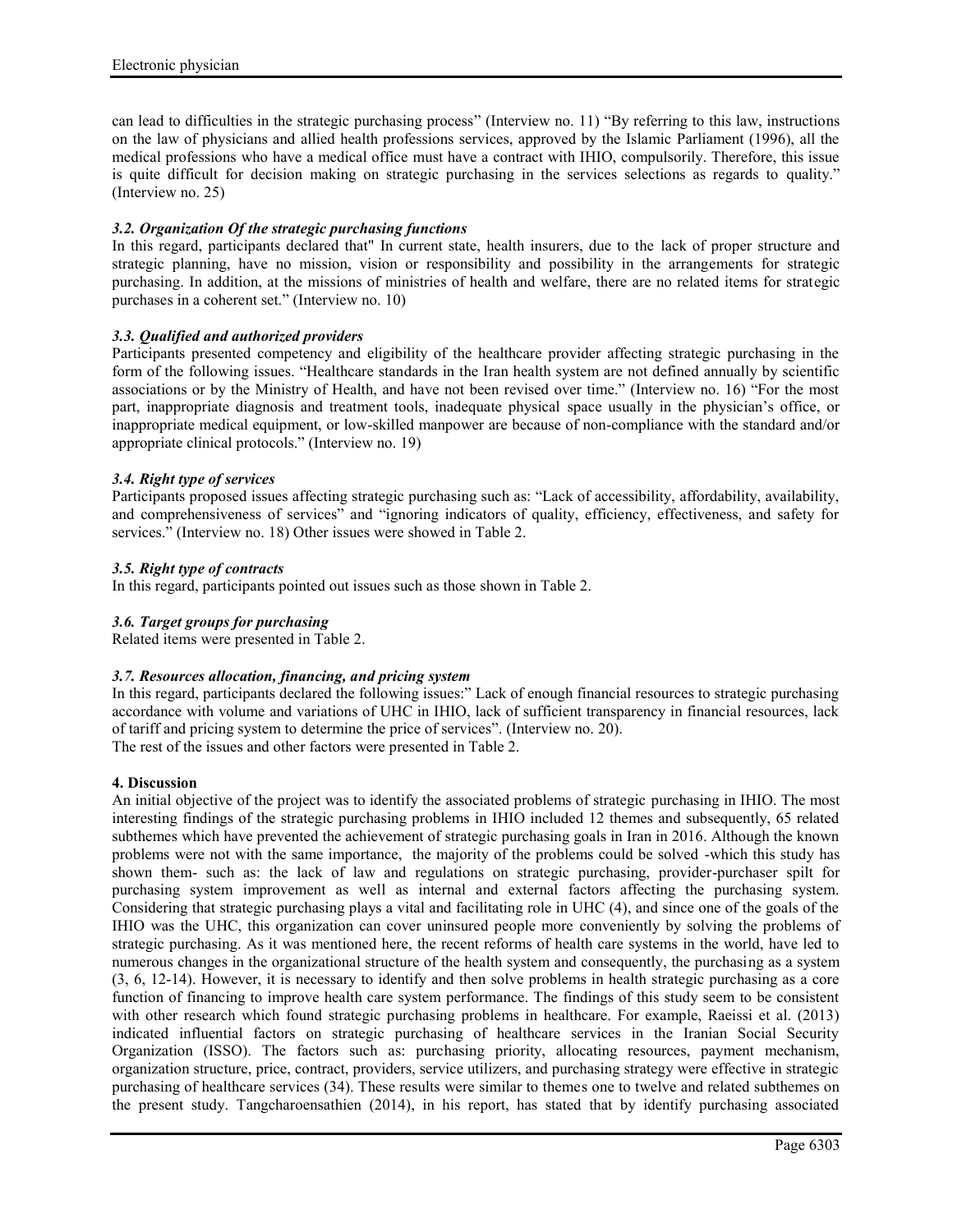problems and running strategic purchasing, as the key policy instruments to achieve the universal health coverage (UHC) goals in Thailand, objectives such as: provider purchaser spilt, financial protection, appropriate access to services and competition in the market to improve the quality level and reduce costs have been somewhat reached (7). The results were similar to theme seven and eight and related the subthemes in this study. Theme eleven of this finding, the problems associated with strategic purchasing, are closely linked with the results of the study by Marten et al. (2014), entitled "Assessment of progress towards universal health coverage in Brazil, Russia, India, China and South Africa (BRICS)". In this study, the emphasis was on regular planning for strategic purchasing, especially in the private sector, interacting and investing with public and primary health care and creating a decentralized structure of government, as a fundamental, to complete UHC (41). Katzin (2012), as an expert of the World Health Organization, stated that strategic purchasing could be introduced as a tool to improve the efficiency, effectiveness and specialization in the purchasing, which makes lessons for national health financial systems in the related countries (27). In this study, theme eight was In accordance with performance of purchasing.

# **5. Conclusions**

This study has identified factors and problems associated with strategic purchasing in the IHIO. The practical application of the findings was to determine related factors and problems in strategic purchasing to resolving the involved problems. According to the findings of this study, it is suggested that a series of related decisions and actions should be taken to completing the identification process and then beginning the solving process of strategic purchasing problems in Iran. In this regard, studies are recommended to identify effective factors and problems in strategic purchasing in other health insurance organizations in Iran.

#### **Acknowledgments:**

We would like to thank all of the participants for the insightful discussions and for their availability to share their experiences and knowledge. All responsibilities for the manuscript rest with the authors. This research was funded and supported by the school of health management, Iran University of Medical Sciences, Grant No. IR.IUMS.REC 1394.9221532201.

#### **Conflict of Interest:**

There is no conflict of interest to be declared.

## **Authors' contributions:**

All authors contributed to this project and article equally. All authors read and approved the final manuscript.

#### **References:**

- 1) Organization WH. Paying for Performance in Health Care Implications for Health System Performance and Accountability: Implications for Health System Performance and Accountability: OECD Publishing; 2014.
- 2) Fuenzalida-Puelma HL, O'Dougherty S, Evetovits T, Cashin C, Kacevicius G, McEuen M. Purchasing of health care services. Implementing health financing reform: lessons from countries in transition Copenhagen: World Health Organization. 2010: 155-86.
- 3) Figueras J, Robinson R, Jakubowski E. Purchasing to improve health systems performance: drawing the lessons. Purchasing to improve health systems performance. 2005: 44.
- 4) Busse R, Figueras J, Robinson R, Jakubowski E. Strategic purchasing to improve health system performance: key issues and international trends. Healthc Pap. 2007; 8: 62-76. doi: 10.12927/hcpap.2007.19221. PMID: 19096267.
- 5) Kutzin J. A descriptive framework for country-level analysis of health care financing arrangements. Health policy. 2001; 56(3): 171-204. doi: 10.1016/S0168-8510(00)00149-4. PMID: 11399345.
- 6) Robinson R, Jakubowski E, Figueras J. Organization of purchasing in Europe. Purchasing to improve health systems performance. 2005: 11-43.
- 7) Tangcharoensathien V, Limwattananon S, Patcharanarumol W, Thammatacharee J, Jongudomsuk P, Sirilak S. Achieving universal health coverage goals in Thailand: the vital role of strategic purchasing. Health Policy Plan. 2015; 30(9): 1152-61. doi: 10.1093/heapol/czu120. PMID: 25378527, PMCID: PMC4597041.
- 8) Preker AS, Liu X, Velenyi EV, Baris E. Public ends, private means: strategic purchasing of health services: Washington, DC: World Bank; 2007. doi: 10.1596/978-0-8213-6547-2.
- 9) Munge K, Mulupi S, Barasa EW, Chuma J. A critical analysis of purchasing arrangements in Kenya: the case of the National Hospital Insurance Fund. International Journal of Health Policy and Management. 2017; 7(3): 254-44. doi: 10.15171/ijhpm.2017.81.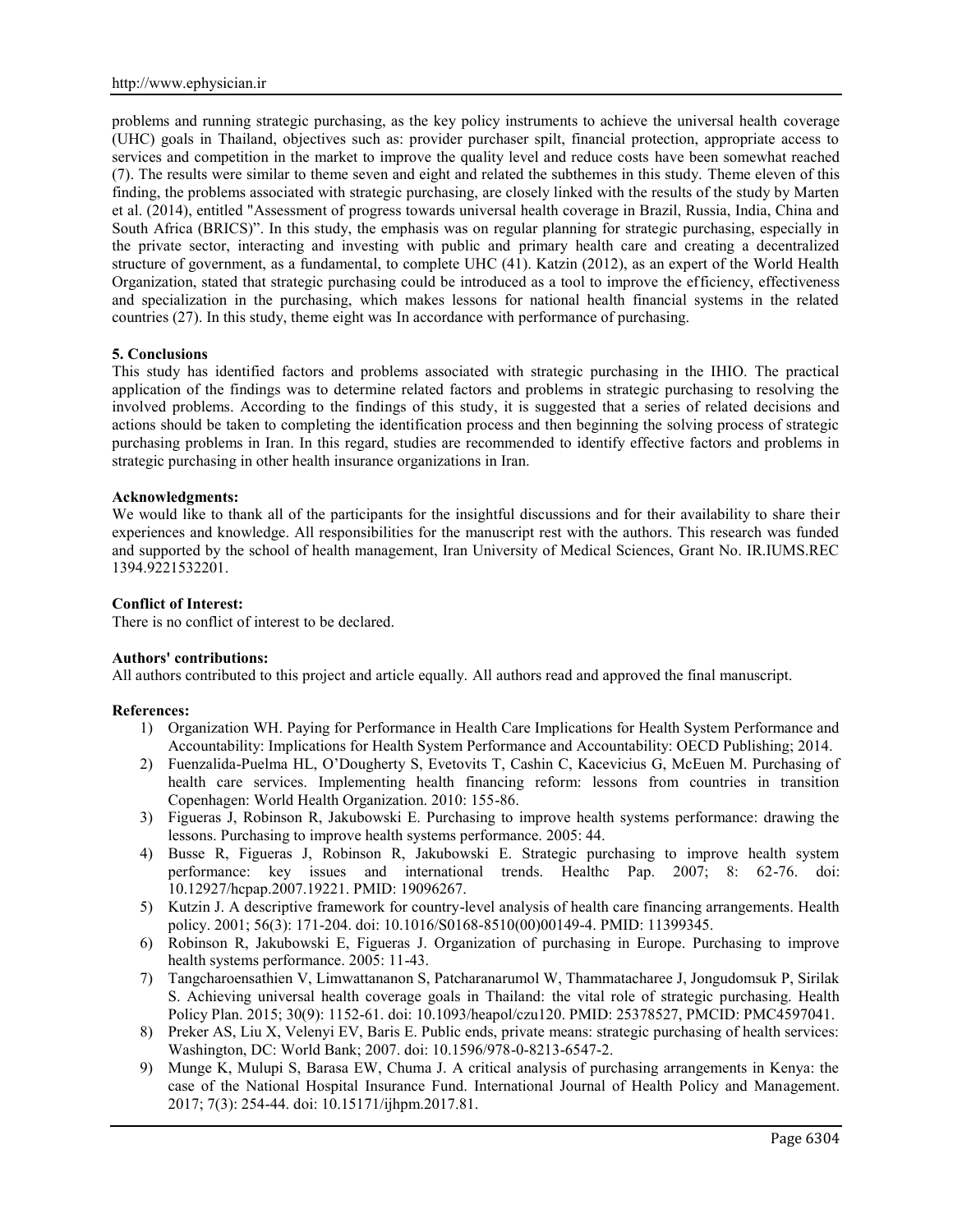- 10) Ashton T, Cumming J, McLean J. Contracting for health services in a public health system: the New Zealand experience. Health Policy. 2004; 69(1): 21-31. doi: 10.1016/j.healthpol.2003.11.004. PMID: 15484604.
- 11) Yip W, Hanson K. Purchasing health care in China: experiences, opportunities and challenges. Adv Health Econ Health Serv Res. 2009; 21: 197-218. PMID: 19791704.
- 12) Figueras J, Robinson R, Jakubowski E. Purchasing to improve health systems performance: McGraw-Hill Education (UK); 2005.
- 13) Saltman RB, Figueras J. Analyzing the evidence on European health care reforms. Health affairs. 1998; 17(2): 85-108. doi: 10.1377/hlthaff.17.2.85. PMID: 9558787.
- 14) Langenbrunner JC, Orosz E, Kutzin J, Wiley MM. Purchasing and paying providers. Purchasing to improve health systems performance. 2005: 236.
- 15) Bevan G, Van De Ven WP. Choice of providers and mutual healthcare purchasers: can the English National Health Service learn from the Dutch reforms? Health Econ Policy Law. 2010; 5(3): 343-63. doi: 10.1017/S1744133110000071. PMID: 20478105.
- 16) Cabiedes L, Guillén A. Adopting and adapting managed competition: health care reform in Southern Europe. Soc Sci Med. 2001; 52(8): 1205-17. doi: 10.1016/S0277-9536(00)00240-9. PMID: 11281404.
- 17) Carrin G, Waelkens MP, Criel B. Community based health insurance in developing countries: a study of its contribution to the performance of health financing systems. Trop Med Int Health. 2005; 10(8): 799- 811. doi: 10.1111/j.1365-3156.2005.01455.x. PMID: 16045467.
- 18) Ford EW, Scanlon DP. Promise and problems with supply chain management approaches to health care purchasing. Health Care Manage Rev. 2007; 32(3): 192-202. doi: 10.1097/01.HMR.0000281623.35987.cf. PMID: 17666990.
- 19) Gilbert SB. New millennium strategic initiatives for health care purchasing. Hospital Materiel Management Quarterly. 2001; 22(3): 71.
- 20) Glinos IA, Baeten R, Maarse H. Purchasing health services abroad: practices of cross-border contracting and patient mobility in six European countries. Health Policy. 2010; 95(2-3): 103-12. doi: 10.1016/j.healthpol.2009.11.016. PMID: 20031249.
- 21) Glock CH, Hochrein S. Purchasing Organization and Design: a literature review. Business Research. 2011; 4(2): 149-91. doi: 10.1007/BF03342754.
- 22) Hanvoravongchai P. Health financing reform in Thailand: toward universal coverage under fiscal constraints. 2013.
- 23) Harrison MI, Calltorp J. The reorientation of market-oriented reforms in Swedish health-care. Health Policy. 2000; 50(3): 219-40. doi: 10.1016/S0168-8510(99)00060-3. PMID: 10827309.
- 24) Harrison S. Working the markets: purchaser/provider separation in English health care. Int J Health Serv. 1991; 21(4): 625-35. doi: 10.2190/BTXE-XGBW-BDFK-B5G6. PMID: 1769751.
- 25) Smith J, Lewis R, Harrison T. Making commissioning effective in the reformed NHS in England. 2006.
- 26) Kotler P, Shalowitz J, Stevens RJ. Strategic marketing for health care organizations: building a customer driven health system: John Wiley & Sons; 2011.
- 27) Kutzin J. Health financing for universal coverage and health system performance: concepts and implications for policy. Bull World Health Organ. 2013; 91(8): 602-11. doi: 10.2471/BLT.12.113985. PMID: 23940408, PMCID: PMC3738310.
- 28) Kutzin J, Jakab M, Cashin C. Lessons from health financing reform in central and eastern Europe and the former Soviet Union. Health Econ Policy Law. 2010; 5(2): 135-47. doi: 10.1017/S1744133110000010. PMID: 20226116.
- 29) Saksena P, Xu K, Elovainio R, Perrot J. Health services utilization and out-of-pocket expenditure at public and private facilities in low-income countries. World health report. 2010; 20: 20.
- 30) Hassanzadeh A. Equity, Social Security and Healthcare Strategic Purchasing. first ed. Tehran: Bahram; 2012.
- 31) Hassanzadeh A. The ways of Universal Health Coverage Achieving in Iran. Tehran. 2012; (32, 33). Available from: http://www.tamin.ir/Images/News/Editor/file/taminravabet%20omomi/entesharat/faslname%2032-33.pdf.
- 32) Lotfi F, Abolghasem Gorji H, Mahdavi G, Hadian M. Asymmetric information in Iranian's health insurance market: Testing of adverse selection and moral hazard. Global journal of health science. 2015; 7(6): 146. doi: 10.5539/gjhs.v7n6p146. PMID: 26153155, PMCID: PMC4803894.